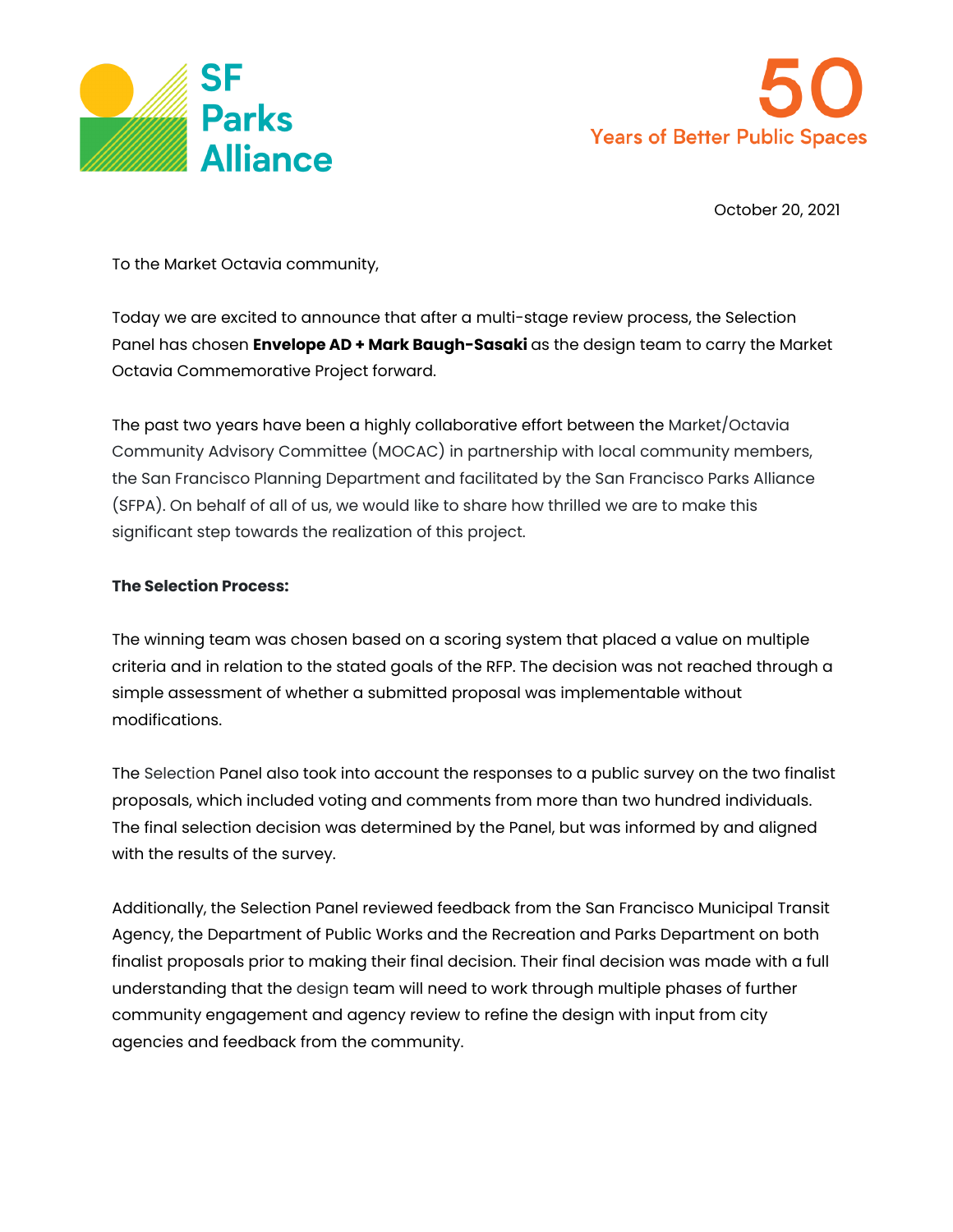Thank you to the selection panel members for their long hours and dedication to this project. Selection Panel members include:

- **Tom Radulovich:** Liveable City Executive director and former director of the Bay Area Rapid Transit District (stepped down from Selection Panel in April 2021)
- **Sherri Young:** African American Shakespeare Company founder, headquartered at the African American Art and Culture Center for 20+ years. Former SF Arts Commissioner
- **Rhonel Roberts:** Working artist living in the Hayes Valley neighborhood. Member of the Hayes Valley Neighborhood Association's Arts committee and Creative Pro at Apple.
- **Liz Thelen-Torres:** Business Development Director and Associate Principal at Gould Evans. Her design firm has been located in the Market Street Hub for more than 20 years, and advocates for great public spaces that can fulfill the goals of the Market Octavia Area Plan and support the surrounding communities.
- **Willett Moss:** Landscape Architect and founding partner of CMG Landscape Architecture, who was most recently involved in the development of a new vision plan for Civic Center. He was a Hayes Valley resident for more than a decade, when he got to witness, and appreciate the removal of the freeway.
- **Barbara "Babs" Early:** Long time San Francisco resident originally from New York, Barbara is an artist, performer, and Hayes Valley Neighborhood Association board member. With a background in arts management and commercial real estate, she is involved in a number of community projects including managing Hayes Valley Art Works at Parcels R and S on Octavia Boulevard.
- **Eric Robinson:** Principal at Paulett Taggart Architects who have designed multiple projects in the neighborhood including renovations to the African American Art & Culture Complex and new affordable housing at 455 Fell and 78 Haight Streets.
- **Jacqueline Sue Johnson:** Lived and worked in the Fillmore area before the Central Freeway was built. Extensive cultural and historic knowledge of the Fillmore district through art and history documentation. Served on several Park and Recreation boards. Author of David Johnson's book of historic photographs in the Fillmore.
- **David Johnson (honorary):** David Johnson, a nationally known photographer and student and mentee of Ansel Adams. Honorary member of the Selection Panel in recognition of his historic photographic documentation of the Fillmore for many years before Urban Renewal and the Central Freeway.
- **Peter McQuaid (held as alternate):** Founder and Executive Director of Haight Street Arts Center.